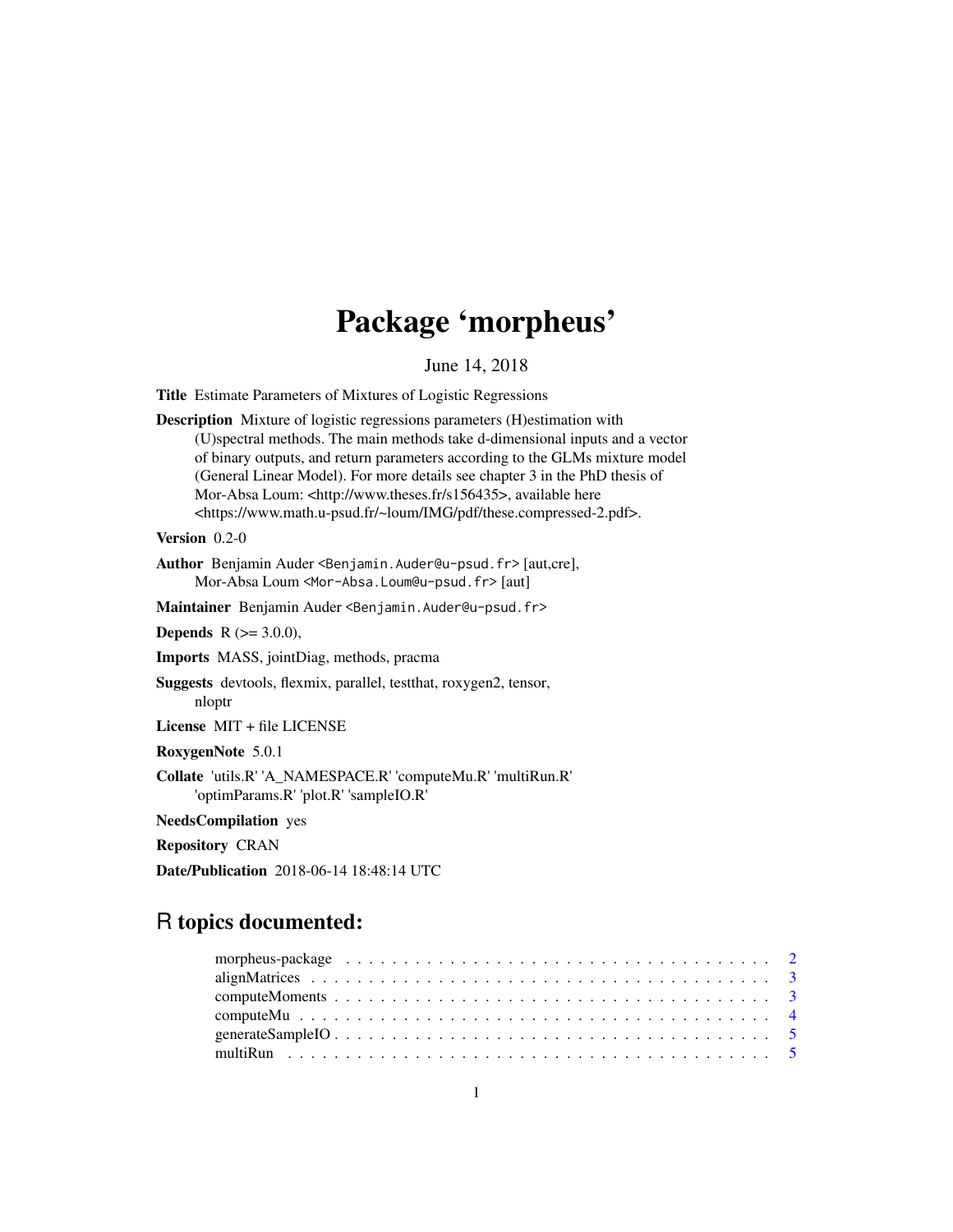# <span id="page-1-0"></span>2 morpheus-package

| Index |  |  |  |  |  |  |  |  |  |  |  |  |  |  |  |  |  |  |  |  |  |
|-------|--|--|--|--|--|--|--|--|--|--|--|--|--|--|--|--|--|--|--|--|--|

morpheus-package *Estimate Parameters of Mixtures of Logistic Regressions*

#### Description

Mixture of logistic regressions parameters (H)estimation with (U)spectral methods. The main methods take d-dimensional inputs and a vector of binary outputs, and return parameters according to the GLMs mixture model (General Linear Model). For more details see chapter 3 in the PhD thesis of Mor-Absa Loum: <http://www.theses.fr/s156435>, available here <https://www.math.upsud.fr/~loum/IMG/pdf/these.compressed-2.pdf>.

#### Details

The package devtools should be useful in development stage, since we rely on testthat for unit tests, and roxygen2 for documentation. knitr is used to generate the package vignette. Concerning the other suggested packages:

- tensor is used for comparing to some reference functions initially coded in R; it should not be required in further package versions;
- jointDiag allows to solve a joint diagonalization problem, providing a more robust solution compared to a single diagonalization;
- parallel (generally) permits to run the bootstrap method faster.

The three main functions are located in R/main.R:

- getParamsDirs\_ref: reference method to estimate parameters directions;
- getParamsDirs: method of choice to estimate parameters directions, using a spectral decomposition of inputs/outputs;
- getBootstrapParams: run getParamsDirs on B bootstrap replicates.

#### Author(s)

Benjamin Auder <Benjamin.Auder@u-psud.fr> [aut,cre], Mor-Absa Loum <Mor-Absa.Loum@upsud.fr> [aut]

Maintainer: Benjamin Auder <Benjamin.Auder@u-psud.fr>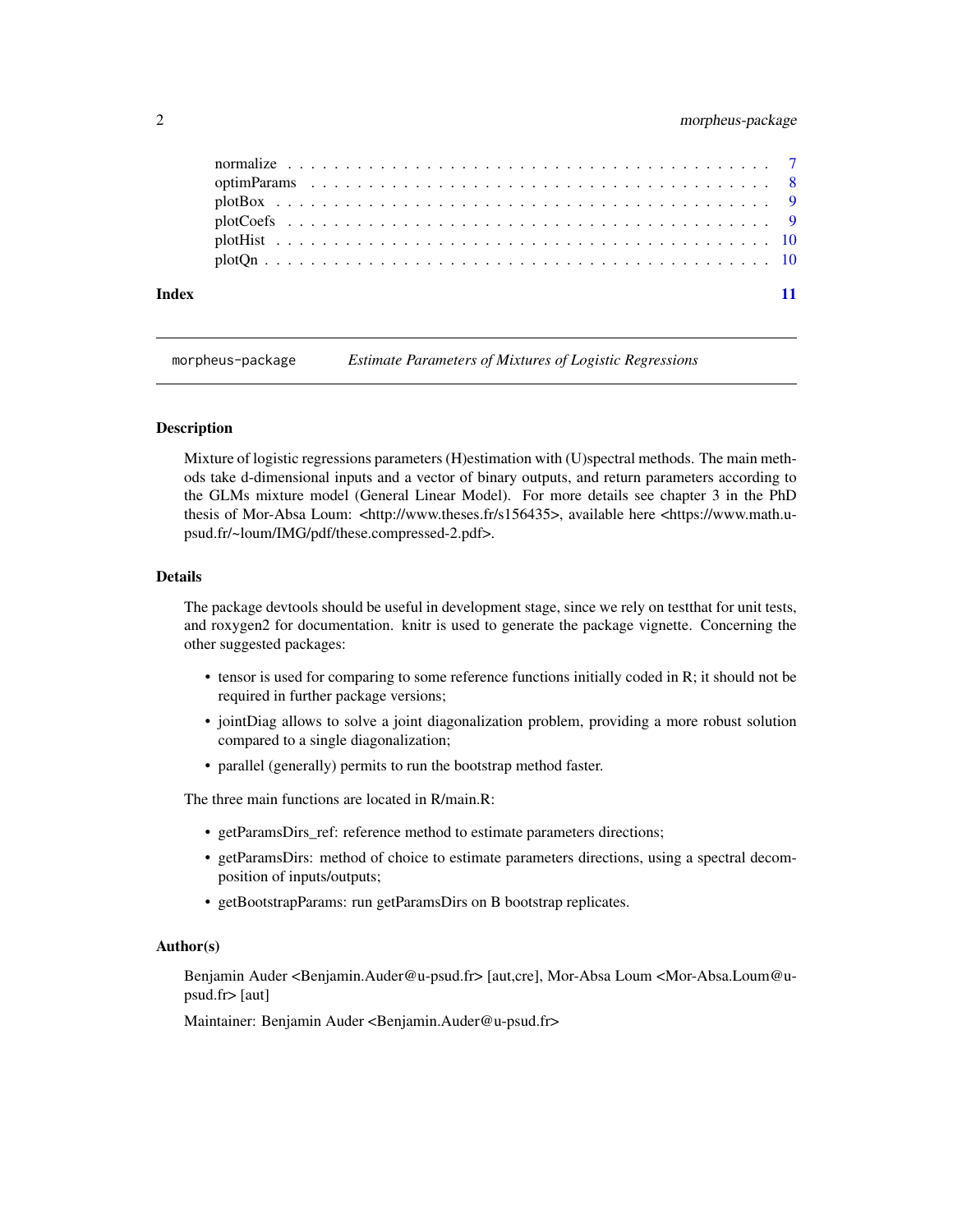<span id="page-2-0"></span>alignMatrices *alignMatrices*

# Description

Align a set of parameters matrices, with potential permutations.

# Usage

```
alignMatrices(Ms, ref, ls_mode)
```
# Arguments

| Ms      | A list of matrices, all of same size DxK                                                                                                                                                                                                                                                                                                                     |
|---------|--------------------------------------------------------------------------------------------------------------------------------------------------------------------------------------------------------------------------------------------------------------------------------------------------------------------------------------------------------------|
| ref     | Either a reference matrix or "mean" to align on empirical mean                                                                                                                                                                                                                                                                                               |
| ls mode | How to compute the labels assignment: "exact" for exact algorithm (default, but<br>might be time-consuming, complexity is $O(K^3)$ ), or "approx1", or "approx2"<br>to apply a greedy matching algorithm (heuristic) which for each column in ref-<br>erence (resp. in current row) compare to all unassigned columns in current row<br>(resp. in reference) |

# Value

The aligned list (of matrices), of same size as Ms

|--|--|

# Description

Compute cross-moments of order 1,2,3 from X,Y

# Usage

computeMoments(X, Y)

# Arguments

| Matrix of input data (size nxd)   |
|-----------------------------------|
| Vector of binary outputs (size n) |

# Value

A list L where L[[i]] is the i-th cross-moment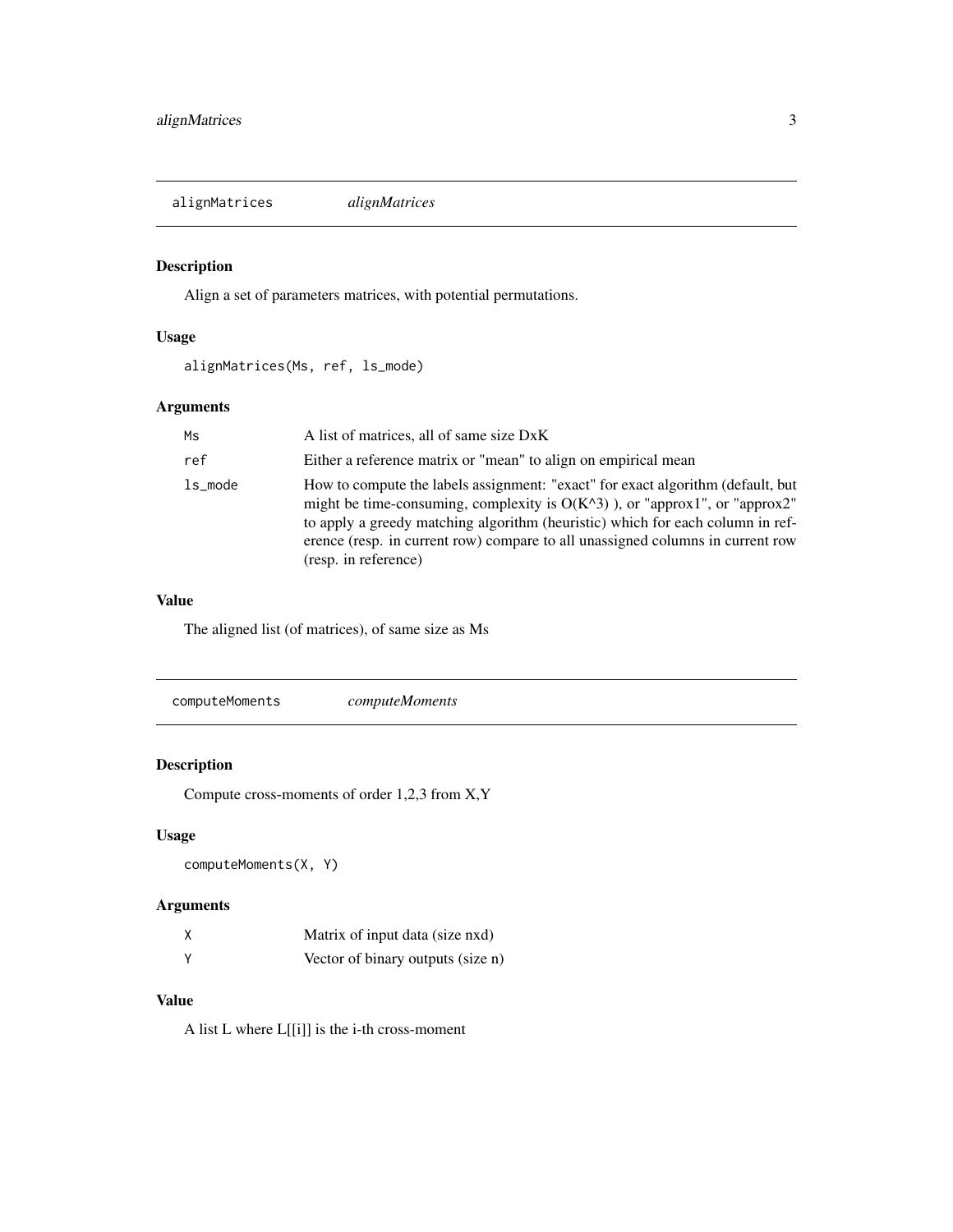<span id="page-3-0"></span>

### Description

Estimate the normalized columns mu of the beta matrix parameter in a mixture of logistic regressions models, with a spectral method described in the package vignette.

#### Usage

computeMu(X, Y, optargs = list())

# Arguments

| χ       | Matrix of input data (size nxd)                                                                                 |
|---------|-----------------------------------------------------------------------------------------------------------------|
|         | Vector of binary outputs (size n)                                                                               |
| optargs | List of optional argument:                                                                                      |
|         | • 'jd_method', joint diagonalization method from the package joint Diag: 'uwedge'<br>(default) or 'jedi'.       |
|         | • 'id nyects', number of random vectors for joint-diagonalization (or 0 for<br>p=d, canonical basis by default) |
|         | • 'M', moments of order 1,2,3: will be computed if not provided.                                                |
|         | • 'K', number of populations (estimated with ranks of M2 if not given)                                          |

#### Value

The estimated normalized parameters as columns of a matrix mu of size dxK

# See Also

multiRun to estimate statistics based on mu, and generateSampleIO for I/O random generation.

# Examples

```
io = generateSampleIO(10000, 1/2, matrix(c(1,0,0,1), ncol=2), c(0,0), 'probit")mu = computeMu(io$X, io$Y, list(K=2)) #or just X and Y for estimated K
```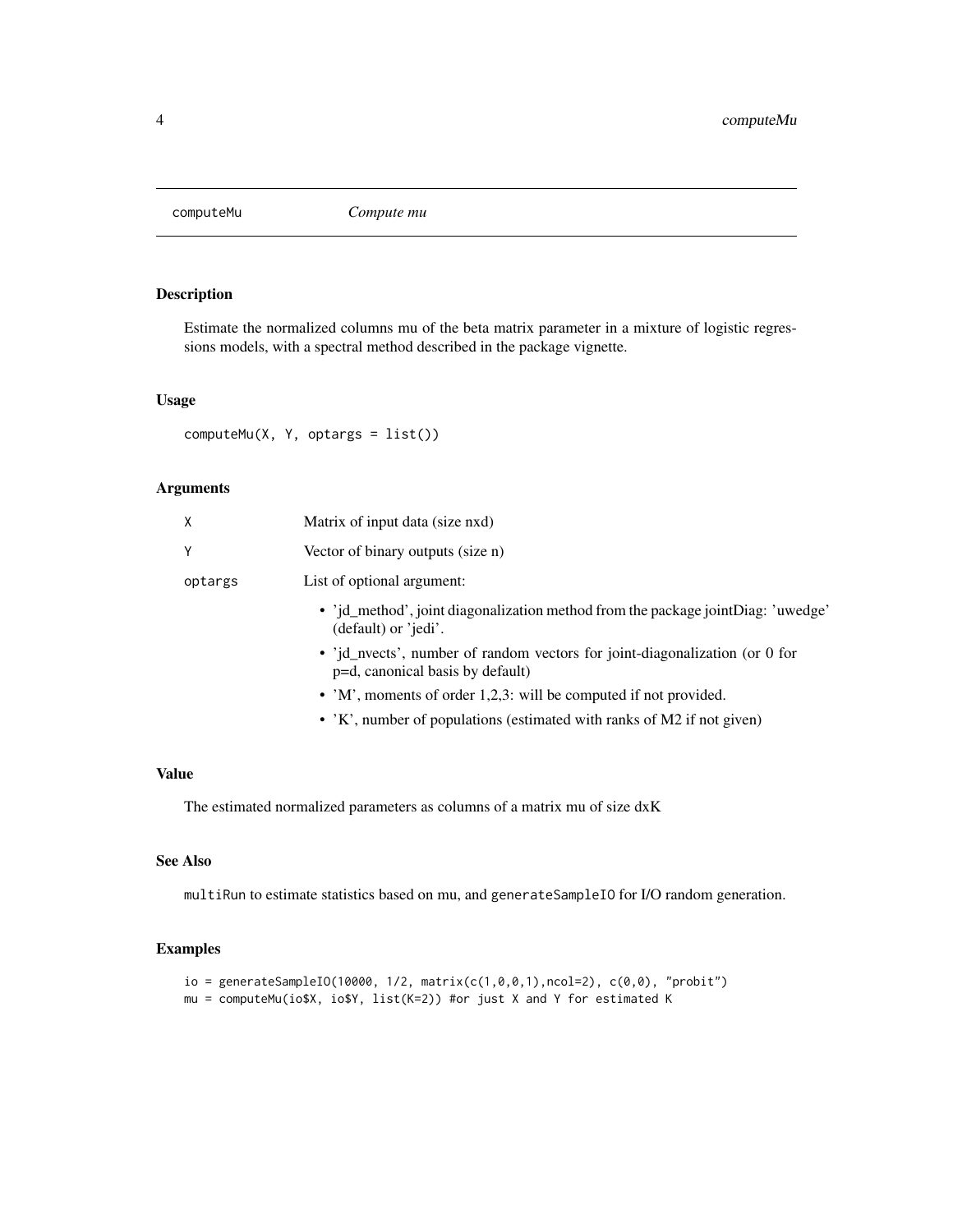<span id="page-4-0"></span>generateSampleIO *Generate sample inputs-outputs*

#### Description

Generate input matrix X of size nxd and binary output of size n, where Y is subdivided into K groups of proportions p. Inside one group, the probability law  $P(Y=1)$  is described by the corresponding column parameter in the matrix beta + intercept b.

#### Usage

```
generateSampleIO(n, p, beta, b, link)
```
### Arguments

| n    | Number of individuals                                          |
|------|----------------------------------------------------------------|
|      | Vector of K-1 populations relative proportions (sum $\leq 1$ ) |
| beta | Vectors of model parameters for each population, of size dxK   |
| h    | Vector of intercept values (use $rep(0,K)$ for no intercept)   |
| link | Link type; "logit" or "probit"                                 |

#### Value

A list with

- X: the input matrix (size nxd)
- Y: the output vector (size n)
- index: the population index (in 1:K) for each row in X

multiRun *multiRun*

#### Description

Estimate N times some parameters, outputs of some list of functions. This method is thus very generic, allowing typically bootstrap or Monte-Carlo estimations of matrices mu or beta. Passing a list of functions opens the possibility to compare them on a fair basis (exact same inputs). It's even possible to compare methods on some deterministic design of experiments.

#### Usage

```
multiRun(fargs, estimParams, prepareArgs = function(x, i) x, N = 10,
  ncores = 3, agg = lapply, verbose = FALSE)
```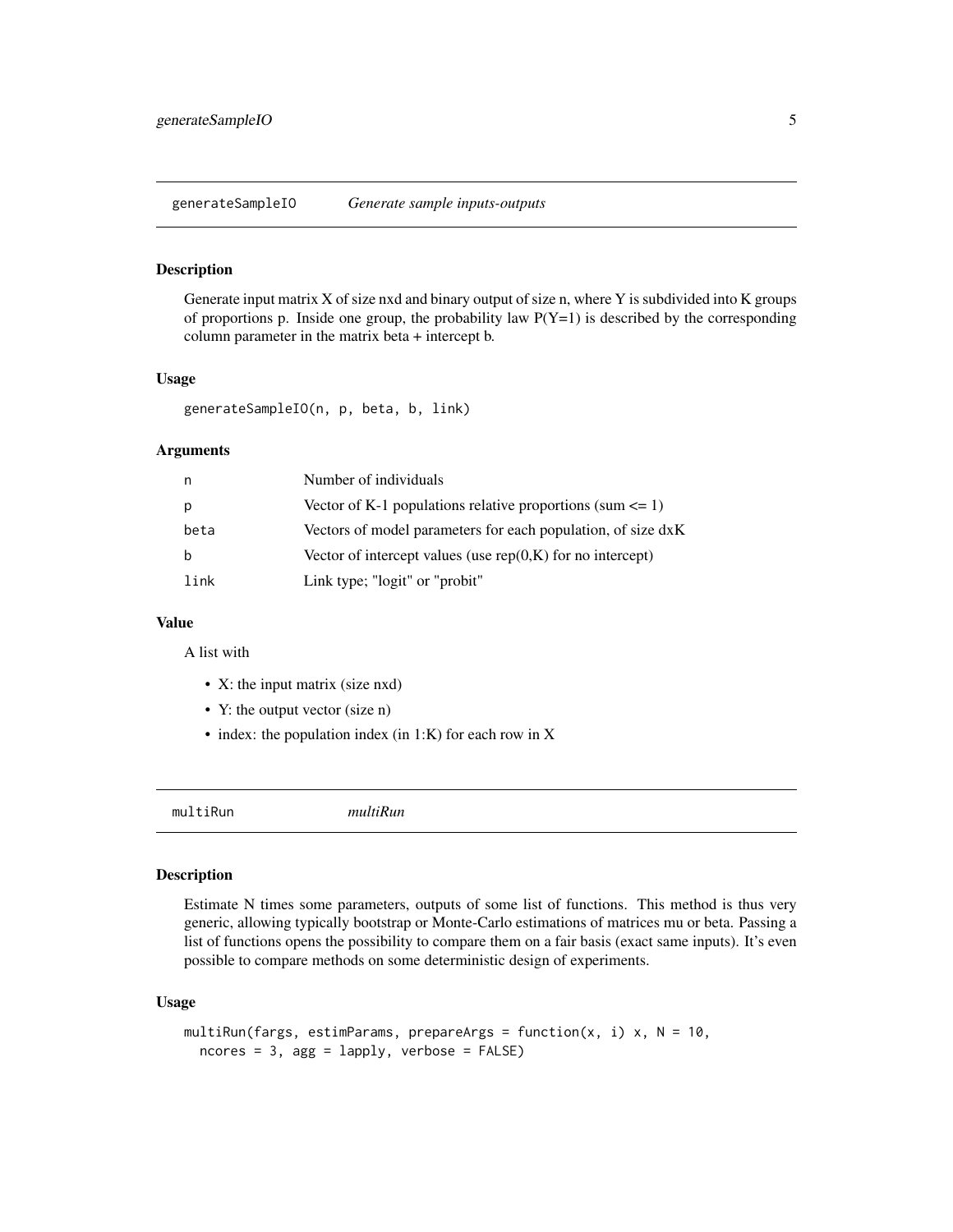#### **Arguments**

| fargs       | List of arguments for the estimation functions                 |
|-------------|----------------------------------------------------------------|
| estimParams | List of $nf$ function(s) to apply on fargs - shared signature  |
| prepareArgs | Prepare arguments for the functions inside estimParams         |
| Ν           | Number of runs                                                 |
| ncores      | Number of cores for parallel runs $\left(\leq 1$ : sequential) |
| agg         | Aggregation method (default: lapply)                           |
| verbose     | TRUE to indicate runs + methods numbers                        |

#### Value

A list of nf aggregates of N results (matrices).

#### Examples

```
beta \leq matrix(c(1,-2,3,1), ncol=2)
# Bootstrap + computeMu, morpheus VS flexmix ; assumes fargs first 3 elts X,Y,K
io \leq generateSampleIO(n=1000, p=1/2, beta=beta, b=c(0,0), "logit")
mu <- normalize(beta)
res <- multiRun(list(X=io$X,Y=io$Y,optargs=list(K=2,jd_nvects=0)), list(
  # morpheus
  function(fargs) {
   library(morpheus)
   ind <- fargs$ind
   computeMu(fargs$X[ind,],fargs$Y[ind],fargs$optargs)
  },
  # flexmix
  function(fargs) {
   library(flexmix)
    ind <- fargs$ind
   K <- fargs$optargs$K
   dat = as.data.frame( cbind(fargs$Y[ind],fargs$X[ind,]) )
   out = refit( flexmix( cbind(V1, 1 - V1) ~ 0+., data=dat, k=K,
     model=FLXMRglm(family="binomial") ) )
   normalize( matrix(out@coef[1:(ncol(fargs$X)*K)], ncol=K) )
  } ),
  prepareArgs = function(fargs,index) {
    if (index == 1)
      fargs$ind <- 1:nrow(fargs$X)
    else
      fargs$ind <- sample(1:nrow(fargs$X),replace=TRUE)
    fargs
  }, N=10, ncores=3)
for (i in 1:2)
  res[[i]] <- alignMatrices(res[[i]], ref=mu, ls_mode="exact")
# Monte-Carlo + optimParams from X,Y, morpheus VS flexmix ; first args n,p,beta,b
```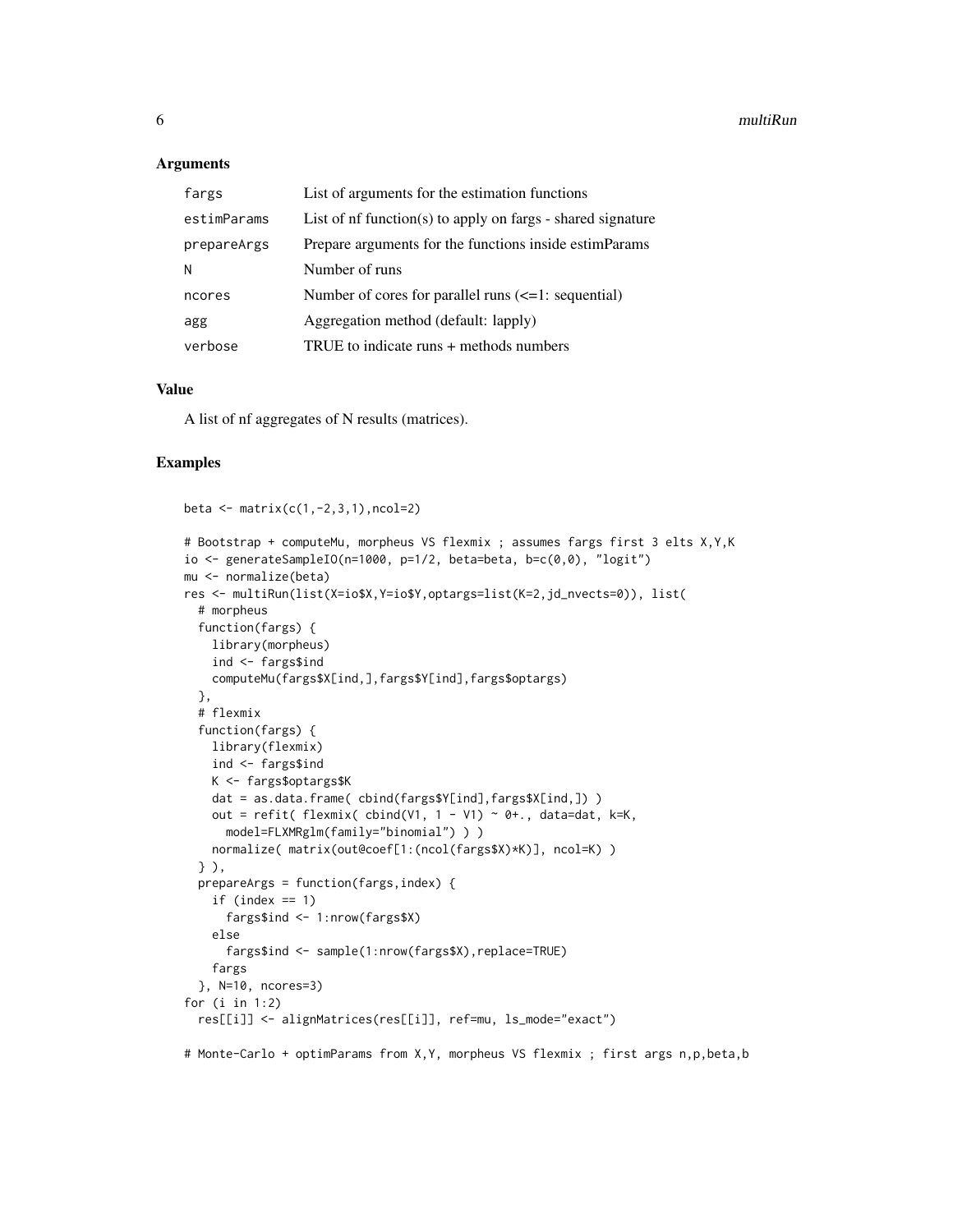#### <span id="page-6-0"></span>normalize **7**

```
res <- multiRun(list(n=1000,p=1/2,beta=beta,b=c(0,0),optargs=list(link="logit")),list(
 # morpheus
 function(fargs) {
   library(morpheus)
   K <- fargs$optargs$K
   mu <- computeMu(fargs$X, fargs$Y, fargs$optargs)
   V \le - list( p = rep(1/K,K-1), beta=mu, b=c(0,0))
   optimParams(V,fargs$optargs)$beta
 },
 # flexmix
 function(fargs) {
   library(flexmix)
   K <- fargs$optargs$K
   dat <- as.data.frame( cbind(fargs$Y,fargs$X) )
   out <- refit( flexmix( cbind(V1, 1 - V1) ~ 0+., data=dat, k=K,
     model=FLXMRglm(family="binomial") ) )
    sapply( seq_len(K), function(i) as.double( out@components[[1]][[i]][,1] ) )
 } ),
 prepareArgs = function(fargs,index) {
    library(morpheus)
    io = generateSampleIO(fargs$n, fargs$p, fargs$beta, fargs$b, fargs$optargs$link)
   fargs X = iofargs$Y = io$Y
    fargs$optargs$K = ncol(fargs$beta)
   fargs$optargs$M = computeMoments(io$X,io$Y)
   fargs
 }, N=10, ncores=3)
for (i in 1:2)
 res[[i]] <- alignMatrices(res[[i]], ref=beta, ls_mode="exact")
```
normalize *normalize*

#### Description

Normalize a vector or a matrix (by columns), using euclidian norm

#### Usage

```
normalize(X)
```
#### Arguments

X Vector or matrix to be normalized

### Value

The normalized matrix  $(1$  column if  $X$  is a vector)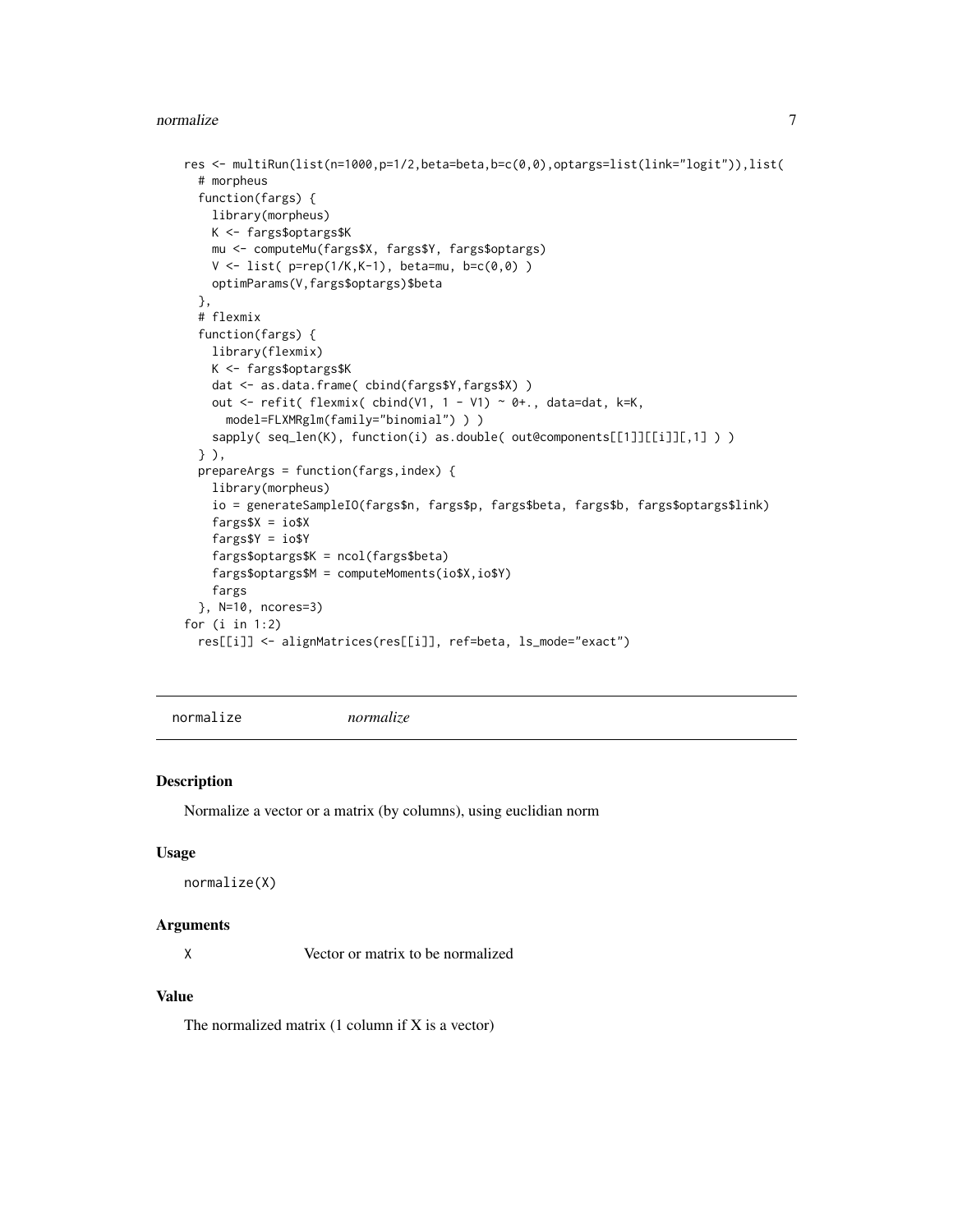<span id="page-7-0"></span>

#### Description

Optimize the parameters of a mixture of logistic regressions model, possibly using  $m \leq$  computeMu $(\dots)$ as a partial starting point.

#### Usage

optimParams(K, link = c("logit", "probit"), optargs = list())

# Arguments

| K       | Number of populations.                                                    |
|---------|---------------------------------------------------------------------------|
| link    | The link type, 'logit' or 'probit'.                                       |
| optargs | a list with optional arguments:                                           |
|         | • 'M' : list of moments of order 1,2,3: will be computed if not provided. |
|         | • $X, Y'$ : input/output, mandatory if moments not given                  |
|         | • 'exact': use exact formulas when available?                             |

#### Value

An object 'op' of class OptimParams, initialized so that  $op$rm(x0)$  outputs the list of optimized parameters

- p: proportions, size K
- beta: regression matrix, size dxK
- b: intercepts, size K

 $x0$  is a vector containing respectively the K-1 first elements of p, then beta by columns, and finally b:  $x0 = c(p[1:(K-1)],$  as.double(beta), b).

#### See Also

multiRun to estimate statistics based on beta, and generateSampleIO for I/O random generation.

#### Examples

```
# Optimize parameters from estimated mu
io = generateSampleIO(10000, 1/2, matrix(c(1, -2, 3, 1), ncol=2), c(0, 0), "logit")mu = computeMu(io$X, io$Y, list(K=2))
M <- computeMoments(io$X, io$Y)
o <- optimParams(2, "logit", list(M=M))
x0 \leq c(1/2, as.double(mu), c(0,0))par@ < - ofrun(x@)# Compare with another starting point
```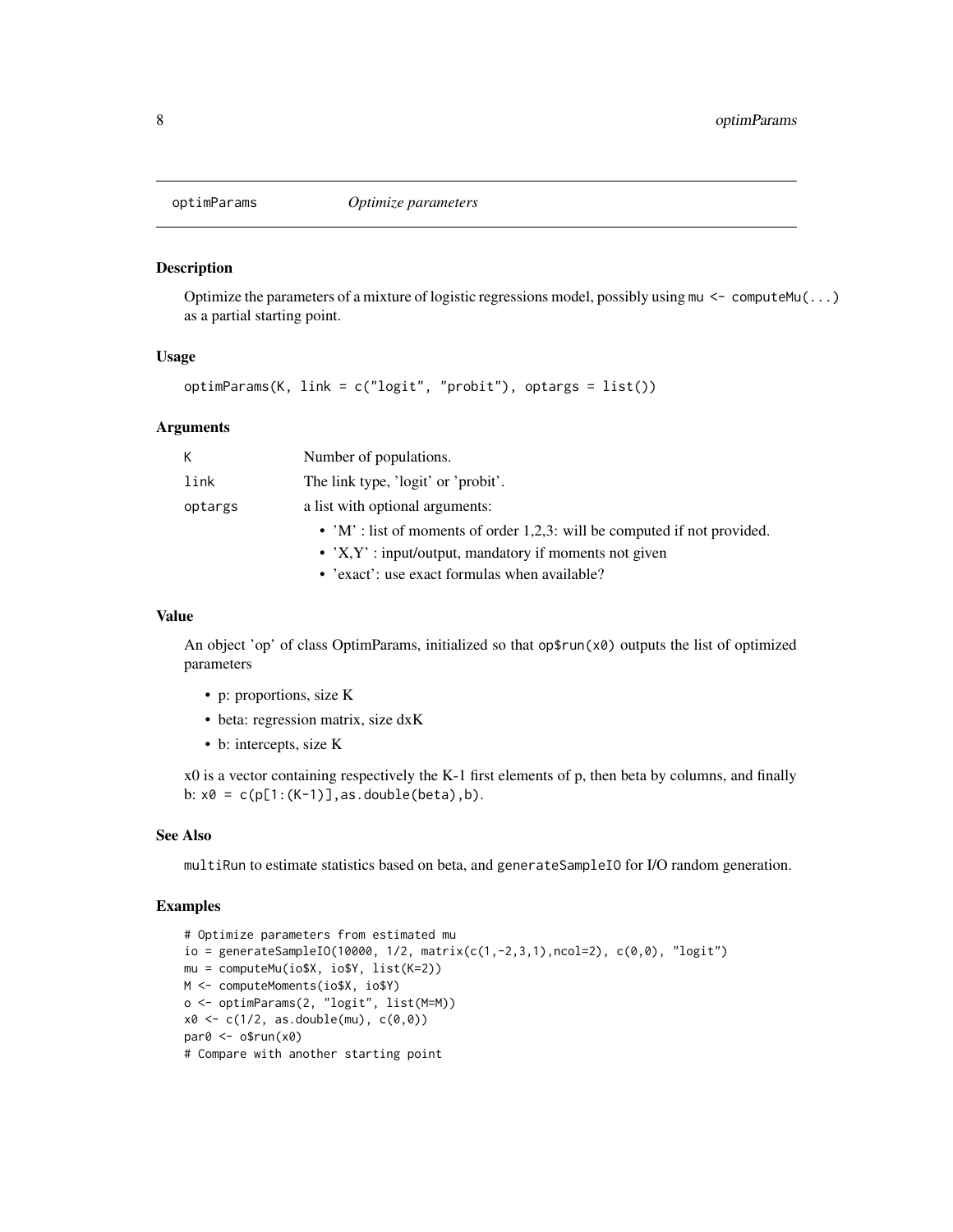#### <span id="page-8-0"></span>plotBox  $\qquad \qquad \qquad 9$

```
x1 \leq c(1/2, 2*as.double(mu), c(0,0))par1 < -o$run(x1)o$f( o$linArgs(par0) )
o$f( o$linArgs(par1) )
```
plotBox *plotBox*

# Description

Draw boxplot

# Usage

plotBox(mr, x, y)

# Arguments

| mr           | Output of multiRun(), list of lists of functions results    |
|--------------|-------------------------------------------------------------|
| $\mathsf{x}$ | Row index of the element inside the aggregated parameter    |
| <b>V</b>     | Column index of the element inside the aggregated parameter |

# Examples

#See example in ?plotHist

plotCoefs *plotCoefs*

# Description

Draw coefs estimations + standard deviations

# Usage

plotCoefs(mr, params)

# Arguments

| mr     | Output of multiRun(), list of lists of functions results |
|--------|----------------------------------------------------------|
| params | True value of parameters matrix                          |

# Examples

#See example in ?plotHist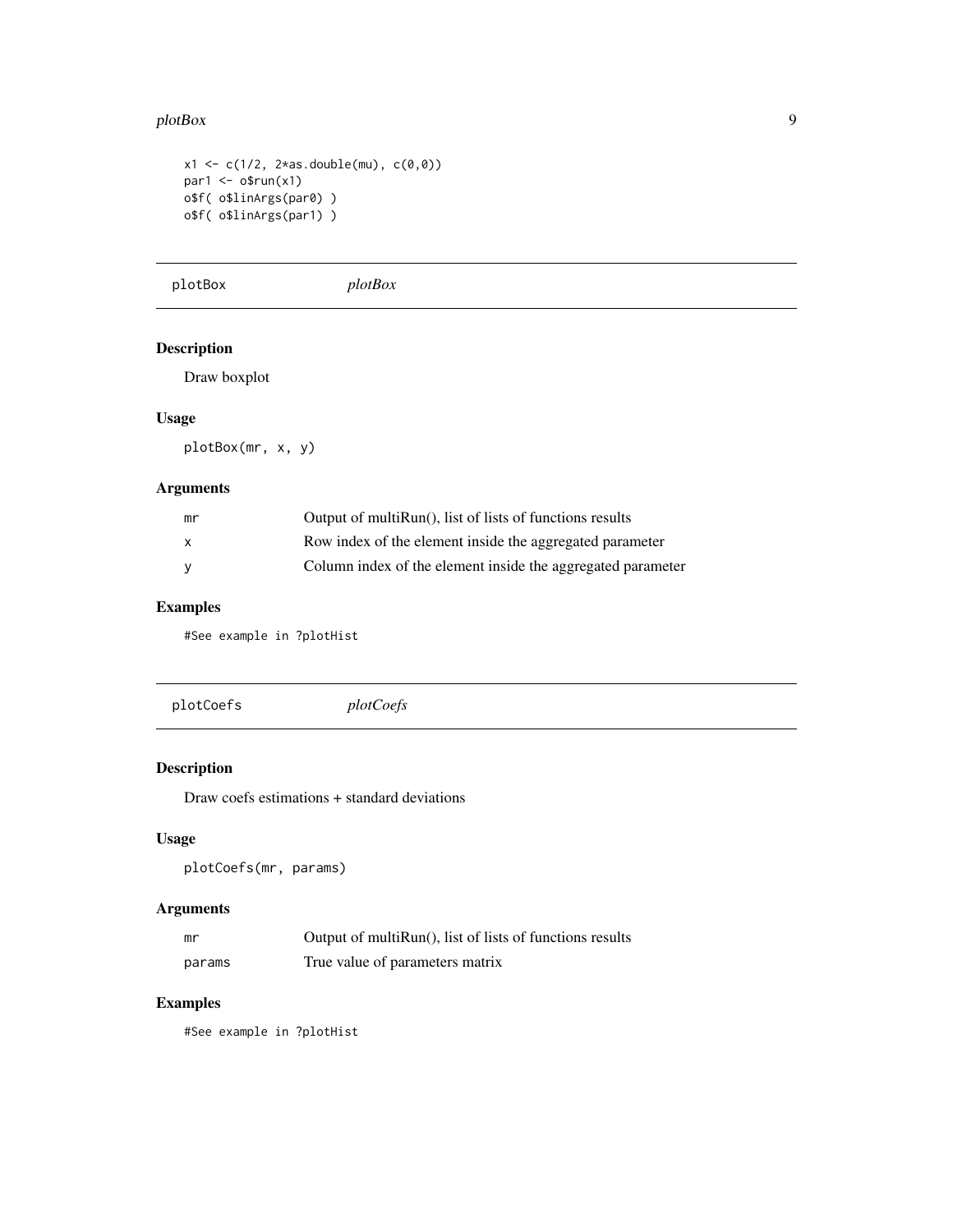<span id="page-9-0"></span>plotHist *plotHist*

# Description

Plot histogram

# Usage

plotHist(mr, x, y)

# Arguments

| mr           | Output of multiRun(), list of lists of functions results    |
|--------------|-------------------------------------------------------------|
| $\mathsf{x}$ | Row index of the element inside the aggregated parameter    |
| <b>V</b>     | Column index of the element inside the aggregated parameter |

# Examples

```
beta <- matrix(c(1,-2,3,1),ncol=2)
mr <- multiRun(...) #see bootstrap example in ?multiRun : return lists of mu_hat
mu <- normalize(beta)
for (i in 1:2)
  mr[[i]] <- alignMatrices(res[[i]], ref=mu, ls_mode="exact")
plotHist(mr, 2, 1) #second row, first column
```
plotQn *plotQn*

#### Description

Draw 3D map of objective function values

# Usage

plotQn(N, n, p, beta, b, link)

# Arguments

| Ν    | Number of starting points       |
|------|---------------------------------|
| n    | Number of points in sample.     |
| n    | Vector of proportions           |
| beta | Regression matrix (target)      |
| h    | Vector of biases                |
| link | Link function (logit or probit) |
|      |                                 |